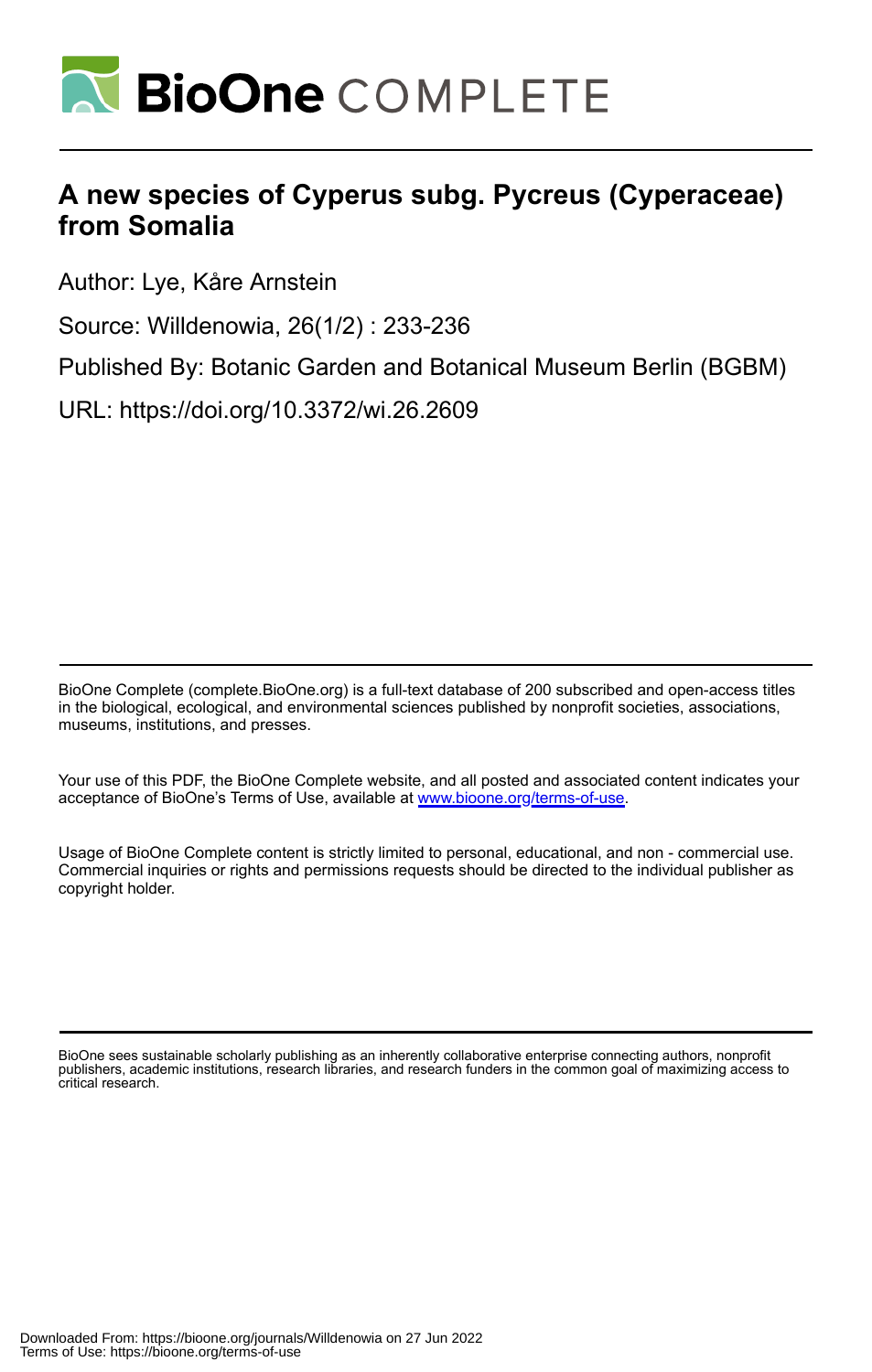# KÅRE ARNSTEIN LYE

# **A new species of** *Cyperus* **subg.** *Pycreus (Cyperaceae)* **from Somalia**

#### **Abstract**

Lye, K. A.: A new species of *Cyperus* subg. *Pycreus (Cyperaceae)* from Somalia. − Willdenowia 26: 233−236. 1996. − ISSN 0511−9618.

*Cyperus micropelophilus* is described as a species new to science, illustrated, and compared to *C. pelophilus* and *C. pseudohildebrandtii*.

The genus *Cyperus* is one of the largest and most difficult genera in tropical Africa. In the arid and semi-arid regions of Somalia it is represented by more than eighty species (Lye 1995).

In many regional floras (Clarke 1901, Chermezon 1937, Hooper & Napper 1972, Koyama 1978, 1985, Adams 1994), *Cyperus* subg. *Pycreus* (P. Beauv.) C. B. Clarke (1884) is treated as a separate genus *Pycreus* P. Beauv. (Palisot de Beauvois 1816). However, when studied on a world-wide basis it is evident that this genus is heterogeneous and of polyphyletic origin, as was shown for *Mariscus* by Lye (1992), and that it is, in the narrower sense, better considered as a subgenus of *Cyperus,* as was done by Kükenthal (1936), Kern (1974), Haines & Lye (1982) and Tucker (1983). DeFilipps (1980), on the other hand, regarded *Pycreus* as merely a section of *Cyperus.* Agreement is not expected until more extensive molecular data become available.

In Somalia, *Cyperus* subg. *Pycreus* is represented by four taxa; these are the pantropical *C. macrostachyos* Lam., the tropical African *C. pumilus* var. *patens* (Vahl) Kük., the otherwise SW Asian *C. dwarkensis* Sahni & Naithani, and a recently discovered endemic of S Somalia, *C. micropelophilus*; the latter species, without validation of its name already included in the author's treatment of the *Cyperaceae* in the "Flora of Somalia" (Lye 1995: 145), is formally described here.

### *Cyperus micropelophilus* Lye, **sp. nova** − Fig. 1A-C, 2.

Holotype: Somalia, Bay region, Bur Akaba inselberg, 2°48′ N, 44°05′ E, 20.6.1983, *J. B. Gillett & C. F. Hemming 24892* (K).

Herba annua. Culmus 5−20 cm altus. Anthela simplex laxa 2−8 radiata. Spiculae 2−10 mm longae et 1−2 mm latae, 10−25 florae. Squamae 1.1−1.3 mm longae. Nux 0.6 mm longa.

Tufted slender annual with few to numerous culms. Culms 5−20 cm long and about 1 mm thick, triangular, glabrous, with 2−3 leaves in lower half. Leaf blades 5−15 cm long and 1−3 mm wide,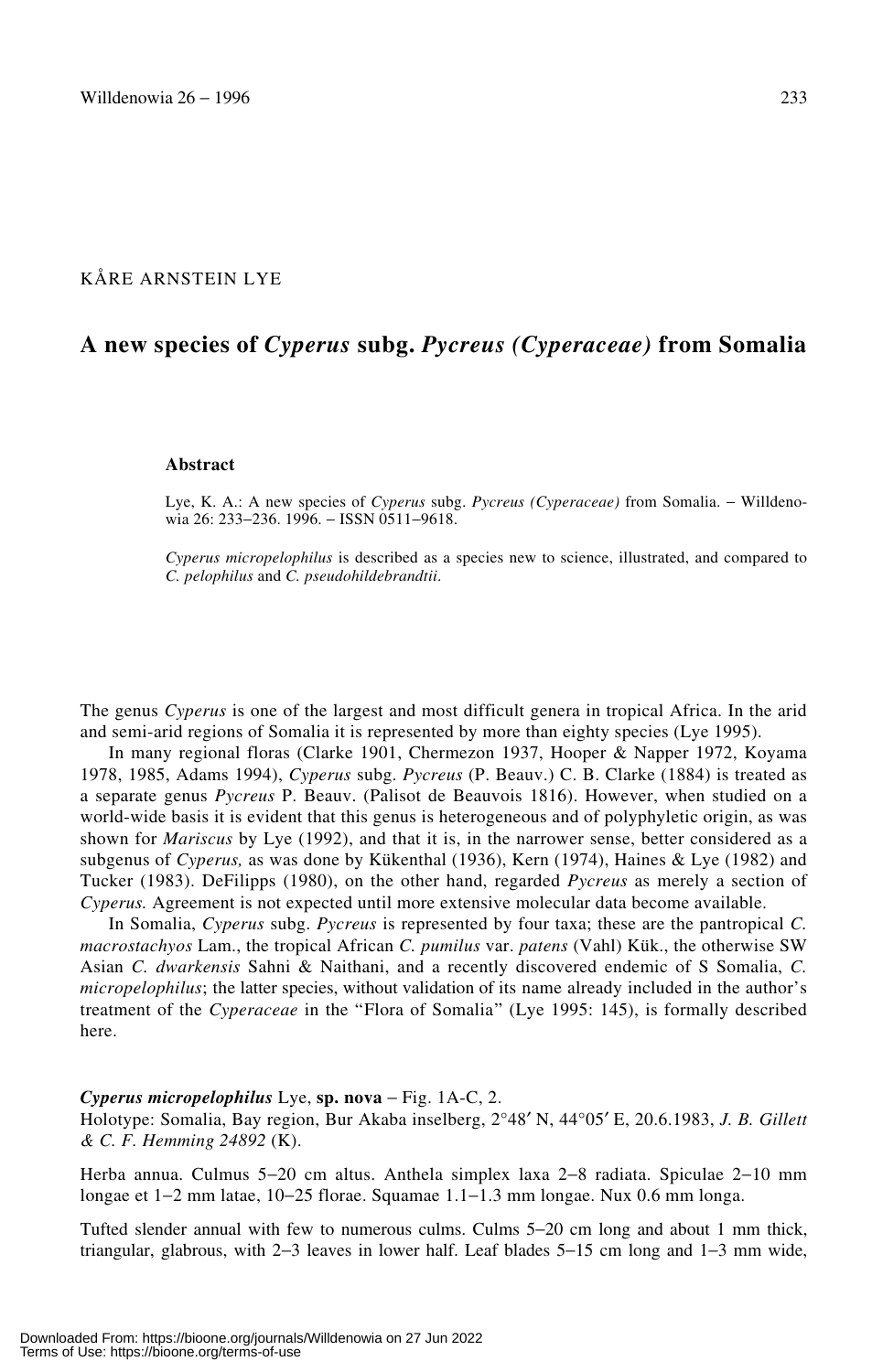

Fig. 1. A-C: *Cyperus micropelophilus* – A: habit,B: spikelet, C: nutlet; A-C from the holotype; D: *Cyperus pelophilus* – nutlet, from *Lye 5594*; E: *Cyperus pseudohildebrandtii* – nutlet, from *Drummond & Hemsley*  $1166$ . – A: scale = 2 cm, B: scale = 1 mm, C-E: to the same scale =  $0.5$  mm. – Drawn by Gerd Mari Lye.

|  | Tab. 1. The differentiating characters between Cyperus micropelophilus and related species. |  |  |  |  |
|--|---------------------------------------------------------------------------------------------|--|--|--|--|
|  |                                                                                             |  |  |  |  |

|                         | C. micropelophilus   | C. pelophilus        | C. pseudohildebrandtii |
|-------------------------|----------------------|----------------------|------------------------|
| Glumes:                 |                      |                      |                        |
| size $[mm]$             | $1.1 - 1.3$          | $1.7 - 2.0$          | $1.2 - 1.5$            |
| colour                  | reddish brown        | golden brown         | reddish brown          |
| apex                    | obtuse               | acute                | obtuse                 |
| Nutlets (Fig. 1C-D):    |                      |                      |                        |
| size $\lceil mm \rceil$ | $0.6 \times 0.5$     | $1.0 \times 0.8$     | $0.9 \times 0.4$       |
| shape                   | compressed obcordate | compressed obcordate | subterete cylindrical  |
| symmetry                | symmetrical          | oblique              | symmetrical            |
|                         |                      |                      |                        |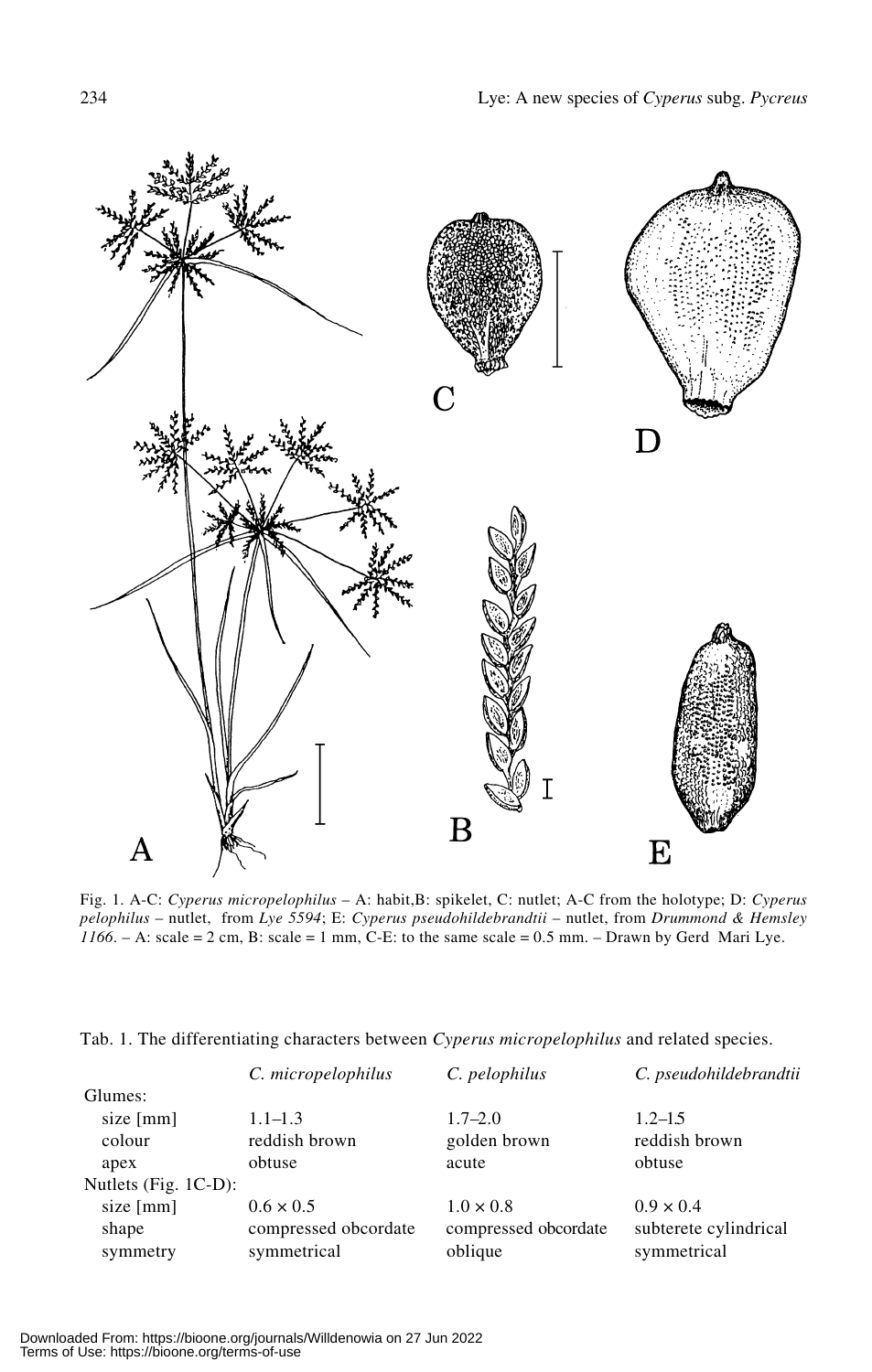

Fig. 2. *Cyperus micropelophilus* – A: nutlet; B: glume. – SEM photographs from the holotype, scale = 1 mm.